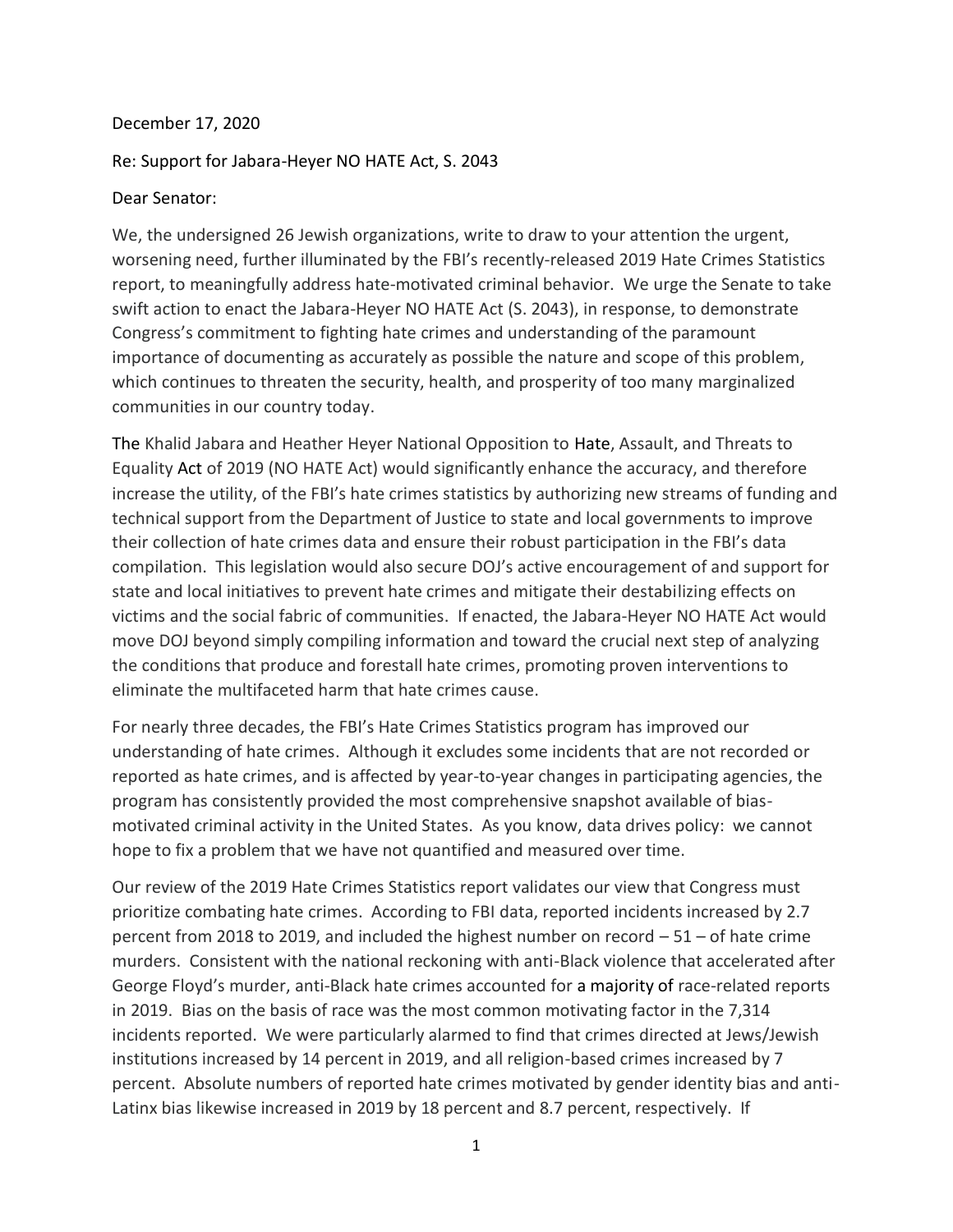unaddressed, these trends will continue to exacerbate the alienation of many millions of individuals who already feel singled out for negative attention by policies, including bans on the entry of nationals of certain majority-Muslim countries, and the 2017 prohibition on transgender individuals' service in the military.

The International Association of Chiefs of Police, as the world's largest professional association for police leaders, recognizes the importance of effective law enforcement response to hate crimes, and that strong policies and the implementation of those policies can help build trust between police and the communities they have sworn to serve and protect. The attention and efforts to combat hate crimes by many in the law enforcement community are appreciated and constructive. Nonetheless, it remains clear that the FBI's hate crimes statistics understate the true number of hate crimes committed in our nation: for example, in its 2019 report "In the Name of Hate: Examining the Federal Government's Role in Responding to Hate Crimes", the U.S. Commission on Civil Rights noted that "massive underreporting" remains a major barrier to effective redress of bias-motivated violence. Our organizations are dismayed that for the second year running, the number of law enforcement agencies that contributed data to the FBI's report declined. In addition, in 2019, 86 percent of participating agencies, including police forces from 71 cities with populations over 100,000 people, affirmatively reported that no hate crimes had occurred in their jurisdictions. Underreporting is attributable to many reasons, including a failure by some agencies to prioritize hate crime tracking and to comprehensively identify and record the bias element of some reported crimes, as well as the barriers in place that cause victims to fear coming forward.

The damage done by hate crimes cannot be measured solely in terms of physical injury or dollars and cents. Hate crimes can make members of targeted communities afraid, angry, and suspicious of other groups – and of the power structure that is supposed to protect them  $$ thereby exacerbating tensions and fragmenting communities. Attacks on the Jewish community and Jewish institutions are especially frightening to our people who carry the memory, and are acutely aware of the enduring painful consequences, of centuries of vicious antisemitic sentiment and actions. At this pivotal moment for our national conversation about the meaning and importance of justice for communities of color, religious minorities, the LGBTQ+ community, and other targets of prejudice-driven attacks, we simply cannot tolerate hate, nor fail to demonstrate with words and actions that combating hate crimes is a top priority.

We appreciate your attention to this critical matter and your support for responsive legislation that expresses Congress's strong condemnation of hate crimes and commitment to ending their malign influence on our communities.

Sincerely,

National and International Organizations Agudath Israel of America